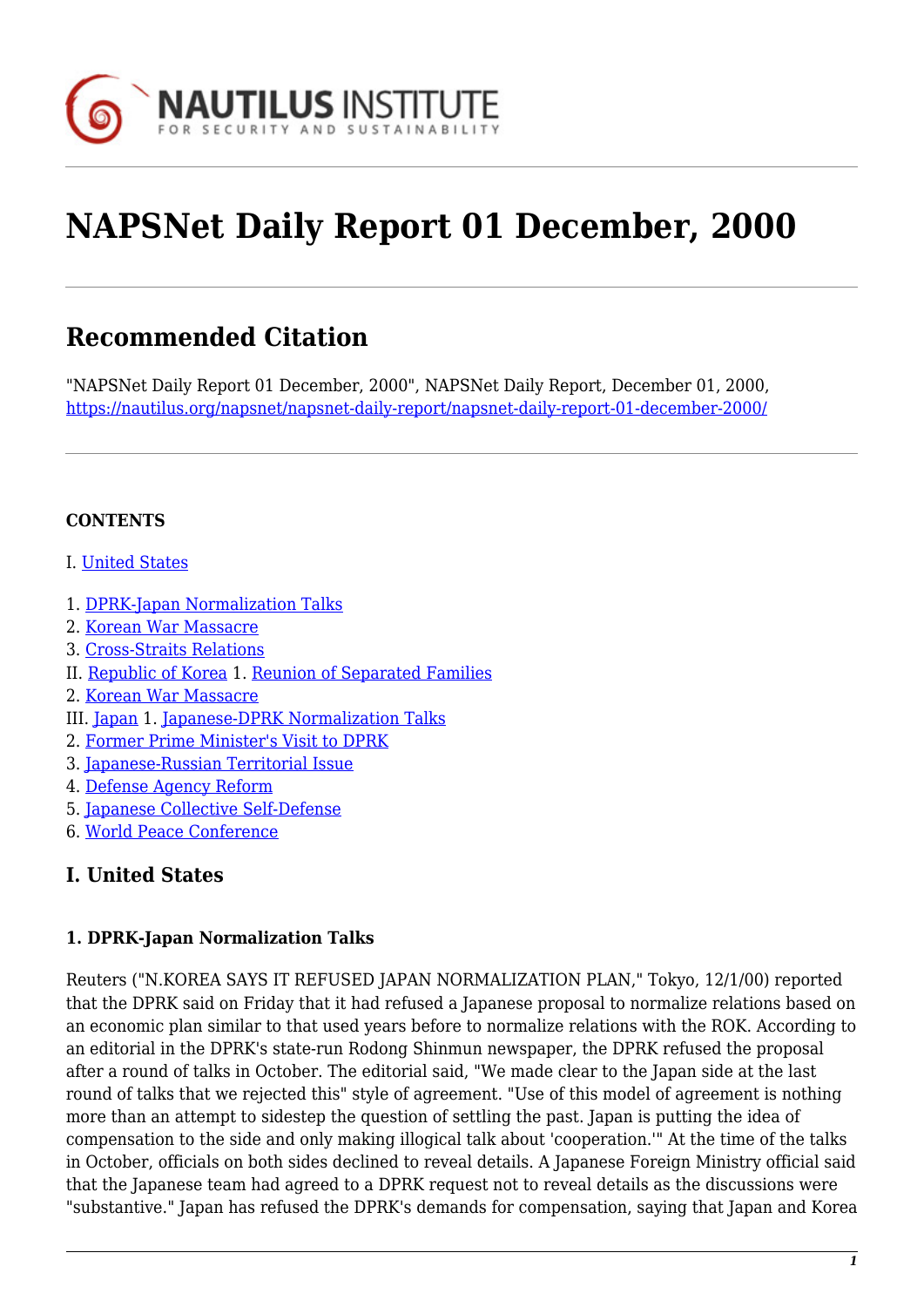were not in a state of war. However, it does say that the DRPK has the right to demand that Japan pay damages caused by its colonial rule. In turn, Japan has made progress on the issue of the alleged abduction and have made the issue a prerequisite for normalizing relations. The DPRK has denied abducting anybody but has agreed to launch a nationwide investigation into the fate of what it calls "missing" Japanese nationals. However, the Rodong Shinmun said Friday that if Japan did not stop raising the issue, they might be forced to halt this investigation. The editorial said, "They must realize that if they keep making a fuss about this issue, the whole investigation might cease forever."

#### <span id="page-1-0"></span>**2. Korean War Massacre**

The Associated Press ("U.S., KOREANS DIFFER OVER REFUGEE KILLINGS IN KOREAN WAR," Seoul, 12/1/00) reported that Yi Manh-yol, an adviser to the ROK inquiry, said that US and ROK officials disagree about whether US troops were ordered to open fire on refugees at the No Gun Ri in the early days of the Korean War. Yi said that a rift exists over a number of issues, including whether there were shoot-to-kill orders and the number killed. The split was affirmed by five other sources close to the ROK inquiry. Yi said, "The Pentagon is trying to deny that American troops attacked the refugees under orders from commanders. This is an argument we can never accept." Major Tom Collins, a US Defense Department spokesman, said that US and ROK investigative teams are working on a Statement of Mutual Understanding detailing points of agreement. Yi said that he spoke out despite official urgings not to discuss the case because he felt the US needed to understand the depth of ROK feelings and the potential damage to bilateral relations. He said that several members of the ROK advisory panel want to meet with congressional leaders and other officials in the US before the reports are made public.

# <span id="page-1-1"></span>**3. Cross-Straits Relations**

Reuters ("TAIWAN TO OPEN DOORS WIDER TO CHINA NEXT YEAR," Taipei, 12/1/00) reported that Taiwan said Friday that it will open its doors wider to the PRC next year despite political tensions. Han Kun, deputy director of Taiwan's National Security Bureau, told reporters that PRC tourists can visit Taiwan for sightseeing trips beginning June next year. However, Han warned of a growing security threat with PRC and foreign spies infiltrating the island. He also said that Taiwan would complete before December 15 preparations for easing the trade and transport ban between Taiwanheld offshore islands and designated PRC port cities. Chen Ming-tong, vice chairman of the Taiwan cabinet's Mainland Affairs Council, said that direct trade with the mainland could proceed as soon as Taiwan and the PRC become members of the World Trade Organization (WTO). Chen said, "Once we are admitted into the WTO, mainland goods and services industries will be allowed to enter Taiwan. We will then consider opening direct transport links."

<span id="page-1-2"></span>Reuters ("TAIWAN DISAPPOINTED CHINA REJECTED ITS OVERTURES," Taipei, 12/1/00) reported that Taiwan leaders said on Friday that they were disappointed at the PRC's outright rejection of the island's latest bid to restart reconciliation talks and urged the PRC to be more conciliatory. Taiwanese Vice President Annette Lu said, "Our democracy and the opinion of the people cannot be misunderstood or distorted. We have repeatedly shown our goodwill and sincerity. We hope Beijing can reciprocate. We hope they can truly understand what democracy is." Tsai Ing-wen, a top official of Taiwan's Mainland Affairs Council, said that Taiwan had worked hard to reach a consensus and urged the PRC and Taiwan's opposition parties not to dismiss it outright. Analysts in Taiwan said the 25-member body's consensus on a fresh but ambiguous formulation of the "one China" issue was merely an attempt to allow Chen to fudge the issue and meet the PRC's demand without alienating pro-independence supporters. Taiwan Premier Chang Chun-hsiung said on Friday that both sides should set aside disputes and start reconciliation talks.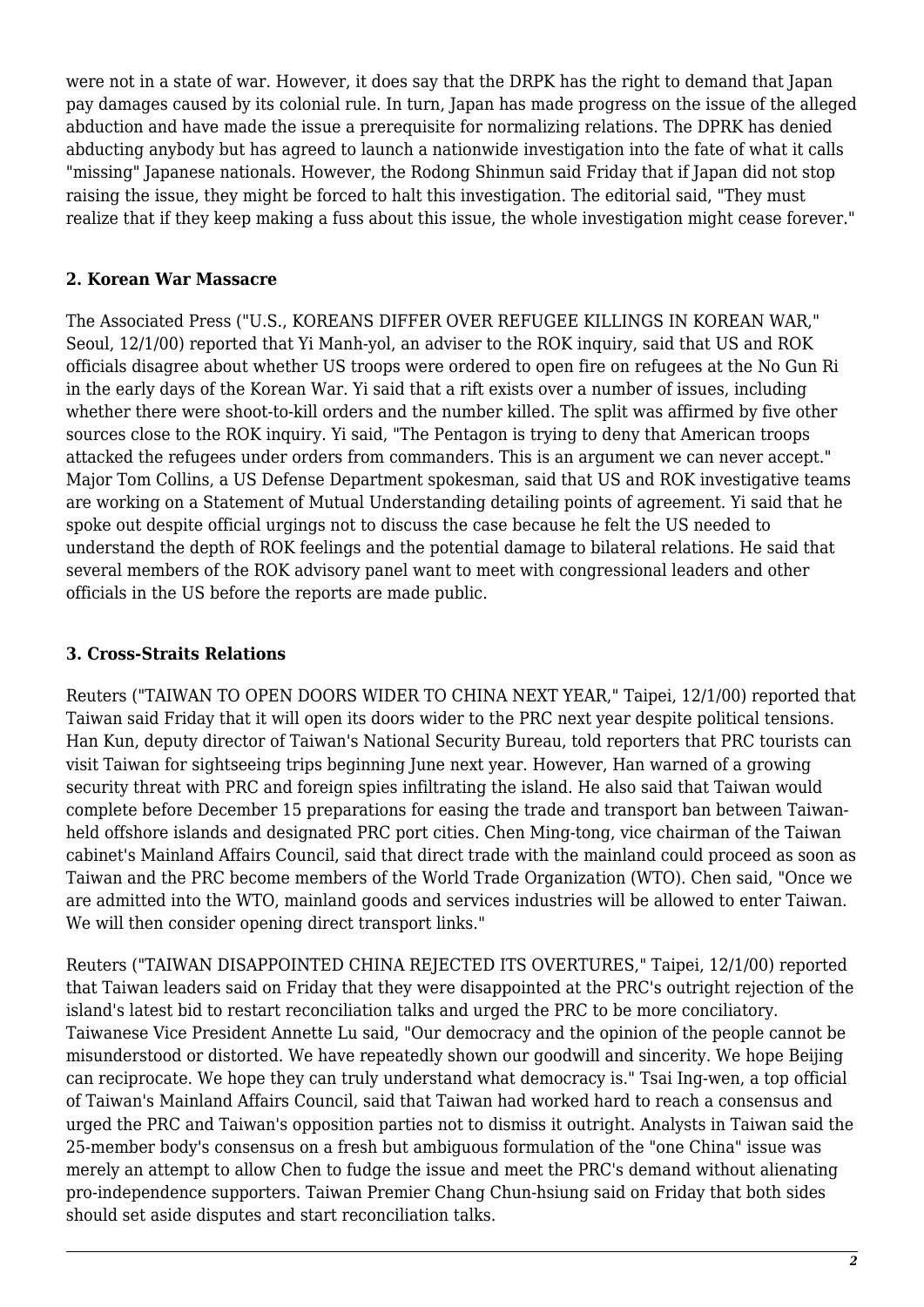# **II. Republic of Korea**

#### <span id="page-2-0"></span>**1. Reunion of Separated Families**

The Korea Herald (Shin Yong-bae, "SEPARATED FAMILIES REUNITE IN SEOUL, P'YANG," Seoul, 12/01/00) reported that 200 ROK and DPRK citizens were reunited with relatives they have not seen since the Korean War (1950-53) in the two Koreas' capitals on Thursday. Most family members, overcome with emotion, threw themselves into each other's arms and rubbed each other's faces in their first encounter for the past half-century. The visitors will have four chances to meet their longlost kin, including two rounds of individual meetings, during their three-day stay. ROK officials said that the two Koreas have paved the way for regularizing the meetings of separated families by holding a second round of family reunions in less than four months.

#### <span id="page-2-1"></span>**2. Korean War Massacre**

The Korea Times (Son Key-young, "CLINTON'S APOLOGY SOUGHT FOR MASSACRE," 12/1/00) reported that an ROK government official said on November 30 that the ROK is poised to propose that US President Bill Clinton, during bilateral negotiations next week, make an apology for the alleged massacre of hundreds of ROK refugees in the hamlet of No Gun Ri by US troops at the early days of the Korean War. The official said that ROK negotiators, citing the demands of Korean victims and their family members, are also set to call for appropriate US actions, including the restoration of the victims' honor and the giving of compensation to them. ROK and US officials are set to hold negotiations on December 6 in Seoul to discuss how to wrap up their year-long joint investigation of the incident and how to make a final announcement. Senior US officials, including Assistant Secretary of the Army Patrick Henry and his principal deputy, Under Secretary of Defense Charles Cragin, are expected at the talks with their ROK counterparts. The official also said, "In the process of figuring out whether U.S. soldiers were ordered to shoot refugees, we have managed to secure U.S. officers' memos, including that of Colonel Rogers, but they didn't pinpoint the Nogun-ri massacre specifically." Therefore, there is a high possibility that the ROK and US investigators might define the incident as an accidental one which took place in the whirlwind of a war. In contrast, the ROK victims' association has claimed that the US troops killed the villagers "intentionally and in an inhumane manner." ROK officials are concerned about the possible uproar from the ROK public because the outcome of the investigation apparently did not meet their expectations. [Ed. note: This article was included in the US Department of Defense's Early Bird news service for December 1, 2000.]

# <span id="page-2-2"></span>**III. Japan**

#### <span id="page-2-3"></span>**1. Japanese-DPRK Normalization Talks**

The Daily Yomiuri ("GOVT TO DEFER TALKS WITH N. KOREA," 11/27/2000) reported that according to governmental sources on November 26, the Japanese government intends to forego diplomatic normalization talks with the DPRK that were initially expected to be held late this year, but hopes to resume the talks in early 2001. According to a high-ranking Foreign Ministry official, uncertainties over negotiations between Washington and Pyongyang on the DPRK missile development and the US president's visit to Pyongyang, coupled with an expected reshuffle of Prime Minister Yoshiro Mori's Cabinet in December, have created a difficult environment for the Japanese government to push for the talks. The ministry plans to begin preparations for the next round of talks after the completion of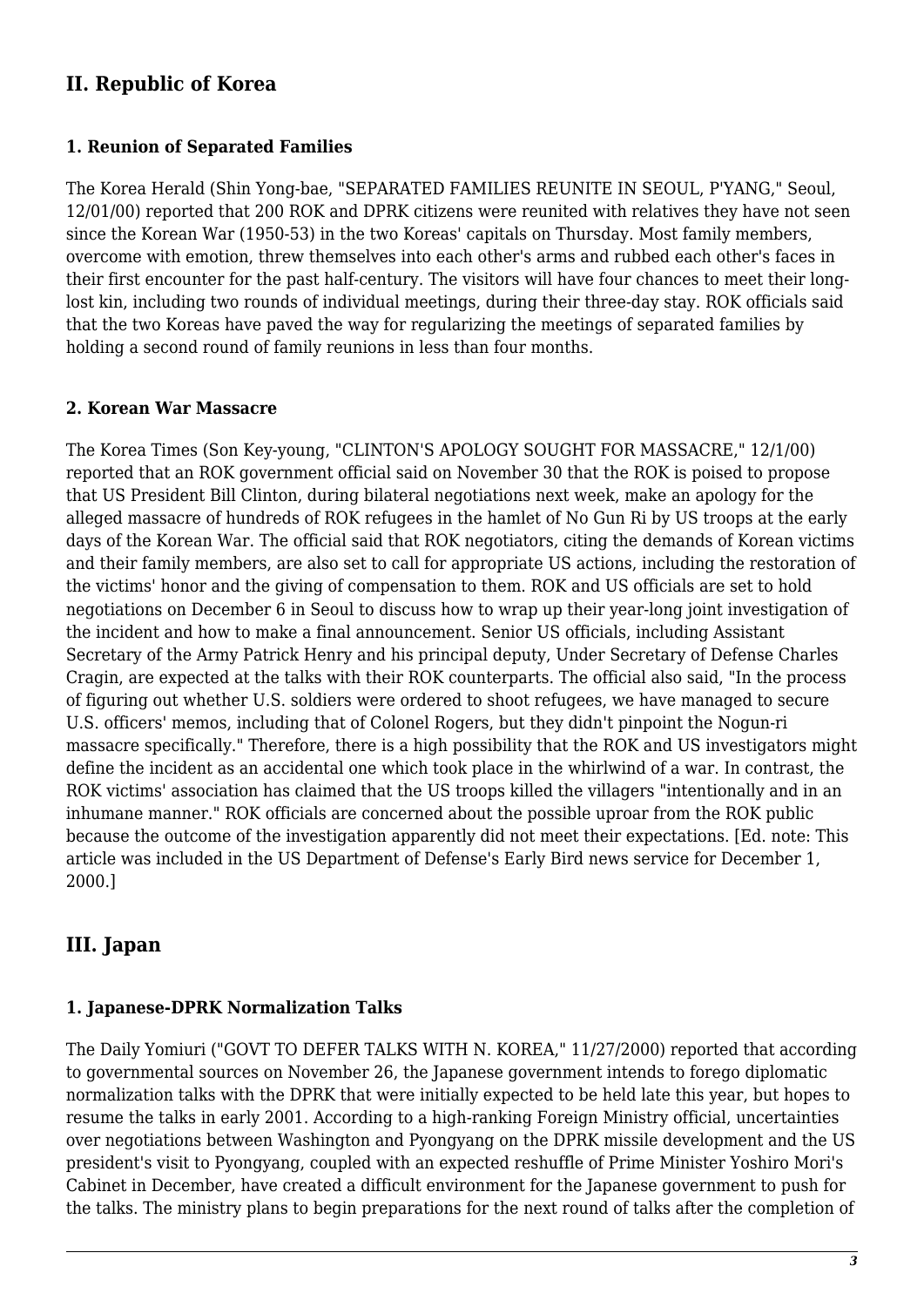the Cabinet reshuffle and finalization of the Liberal Democratic Party executive line-up. The official also said that with the next round of talks likely to be held next year, talks between Red Cross societies of the two countries, which are aimed at resolving the alleged kidnapping of Japanese nationals by DPRK agents, will also be postponed to next year.

# <span id="page-3-0"></span>**2. Former Prime Minister's Visit to DPRK**

The Asahi Shimbun ("MURAYAMA TO VISIT DPRK FROM NOVEMBER 30," 11/29/2000) reported that former Prime Minister Tomiichi Murayama will lead a delegation to the DPRK from November 30 to December 5. Murayama will meet with DPRK Workers' Party Secretary Kim Yong-sun and Foreign Minister Paik Nam-sun to convey the delegation's objective to the DPRK side that Japan establish diplomatic relations with the DPRK by 2002 at the latest. Japanese Foreign Minister Yohei Kono said to reporters on November 28, "(Because the normalization talks are still deadlocked at the official level,) I would like to hear from Mr. Murayama what sense he got (from the DPRK)."

## <span id="page-3-1"></span>**3. Japanese-Russian Territorial Issue**

Kyodo News ("RUSSIA EYES END OF TERRITORIAL ROW WITH 2 ISLANDS' RETURN," 11/29/2000) reported that during his interview with Kyodo News, Alexander Losyukov, the vice Foreign Minister in charge of the Asia- Pacific region, said, "Russia wants to close territorial talks with Japan by returning two of the four disputed islands northeast of Hokkaido in line with a 1956 joint declaration." The report said that he suggested that Russia cannot accept Japan's policy of seeking the return of all the islands, even in a two-step process, and instead seeks an end to the territorial dispute by returning two islands.

#### <span id="page-3-2"></span>**4. Defense Agency Reform**

The Yomiuri Shimbun ("LOWER HOUSE DIET MEMBERS ESTABLISH GROUP AIMING TO RAISE DEFENSE AGENCY TO MINISTRY," 11/24/2000) reported that former Foreign Minister Yukihiko Ikeda, former Japanese Defense Agency (JDA) Director Generals Fukushiro Nukaga and Shigenari Norota, and other Liberal Democratic Party (LDP) members decided to establish a group within the Lower House aiming to raise the status of the JDA from agency to ministry. The report said that there is already a group within the Upper House formed by both LDP and Conservative Party members and that the new group will go hand in hand with the Upper House one to submit to the Diet a bill to raise the JDA to a ministry. Behind this move is a deep-rooted frustration among LDP members that JDA has remained an agency while other central ministries and agencies have been subject to reform. The report pointed out, however, that the move is also intended to appeal to the public especially after the administration of Prime Minister Yoshiro Mori survived the nonconfidence vote at the last Lower House Diet session. The report added that the group will strive to gather more members not only from the LDP but also from the Conservative Party. However, the report also added that because Komeito is still cautious about the move, the issue of raising JDA to a ministry may become controversial at the Ordinary Diet sessions.

# <span id="page-3-3"></span>**5. Japanese Collective Self-Defense**

The Daily Yomiuri (Hidemichi Katsumata, "VIEW OF COLLECTIVE SELF-DEFENSE RIGHT DRAWS FIRE," 11/30/2000) reported that Japan's stance on exercising the right of collective self-defense is drawing US criticisms. The report said that a former high-ranking officer of the US Pacific forces criticized Japan's stance toward international contributions on November 15 during a meeting in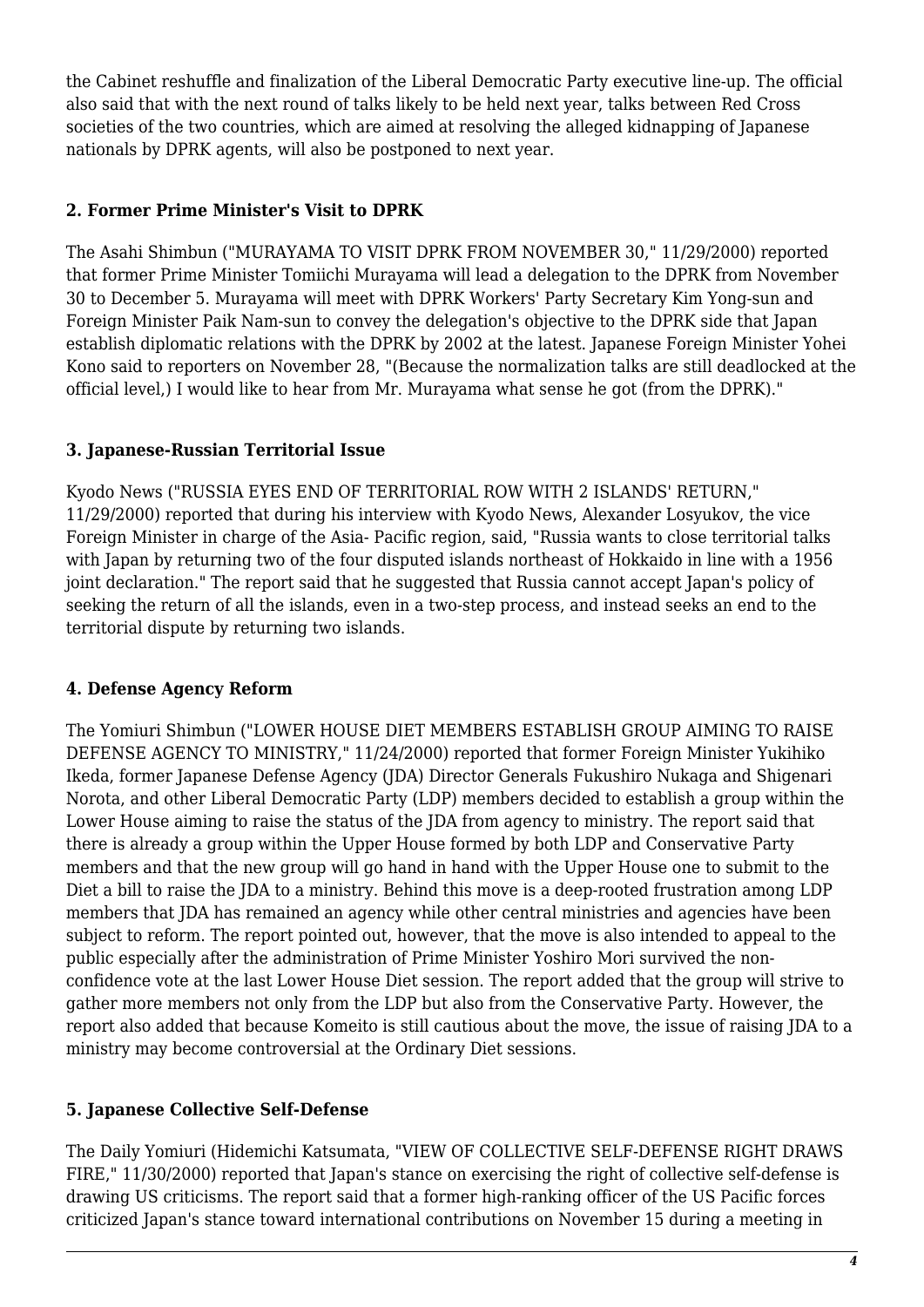Tokyo to study security issues. The former US officer said that Japan's restrictions on its operations constituted burdens on other participating countries. He criticized Japan for limiting the use of weapons by Self-Defense Forces (SDF) personnel dispatched to UN peacekeeping operations to selfdefense purposes and for freezing the SDF's participation in UN peacekeeping forces. The report pointed out that the former officer's remarks also reflected the mood at a conference of military chiefs of staff and equivalent officers from countries in the Asia-Pacific region held in Hawaii just before the Tokyo meeting. Participants of the conference discussed what measures should be taken in the event of a crisis in the region like the one that occurred in East Timor and they agreed to take joint measures under a multilateral scheme. They also agreed to start joint study of military affairs for the first time, in the fields of tactics, skills and operation enforcement guidelines. A high-ranking official of the Joint Staff Council said, "The former US officer's remark was probably a question over whether Japan can adequately contribute to a multilateral cooperation under the current restrictions. Also in other meetings, Japan has been unsuccessful in bringing round other countries to its point of view with respect to Japan's restriction on multilateral cooperation." Former US Assistant Defense Secretary Richard Armitage and other US policymakers with influence on policies toward Asia compiled a suprapartisan report on US policy on Japan last month which pointed out that although the US supports Japan's bid for a permanent seat on UN Security Council, Japan should remember that collective security is accompanied by duties.

#### <span id="page-4-0"></span>**6. World Peace Conference**

The Daily Yomiuri ("CONFERENCE URGES HALT TO MISSILE DEFENSE," Kyoto, 12/01/2000) reported that the World Conference on Religion and Peace (WCRP) held on November 30 in Kyoto urged world leaders not to develop missile defense systems of the type being considered by US. The body also released plans to strengthen conflict prevention and peace initiatives. Twenty-three representatives of religions and disarmament organizations from 14 countries were attending the two-day meeting. The commission's members said in a statement that the use of nuclear weapons contradicts their shared moral and spiritual beliefs, and that they should be eliminated. As long as nuclear weapons exist, the potential exists for their use, they said. They voiced concern that the development of missile defense systems would require renewed testing of nuclear weapons and intensify resistance to further reductions in existing nuclear arsenals. Missile defense would also legitimize nuclear weapons as an important factor in international relations, and may lead nonnuclear states to develop their own nuclear capabilities, they said. The commission reaffirmed the importance of the Antiballistic Missile Treaty, and urged political leaders to discard missile defense and search for new ways to ensure security. They also called on world leaders to realize their commitment to eliminating nuclear weapons. The commission urged the WCRP to convince the permanent members of the UN Security Council of the contradiction between their dual role as guarantors of security and as the world's major arms suppliers. The conference was also asked to call on states to reduce expenditure on their armed forces. The report added that the forum is being chaired by Gijun Sugitani, secretary general of the WCRP's Japanese Committee and former president of the Tendai Buddhist sect.

The NAPSNet Daily Report aims to serve as a forum for dialogue and exchange among peace and security specialists. Conventions for readers and a list of acronyms and abbreviations are available to all recipients. For descriptions of the world wide web sites used to gather information for this report, or for more information on web sites with related information, see the collection of [other](http://nautilus.org/kiosk/weblinks.html) [NAPSNet resources.](http://nautilus.org/kiosk/weblinks.html)

We invite you to reply to today's report, and we welcome commentary or papers for distribution to the network.